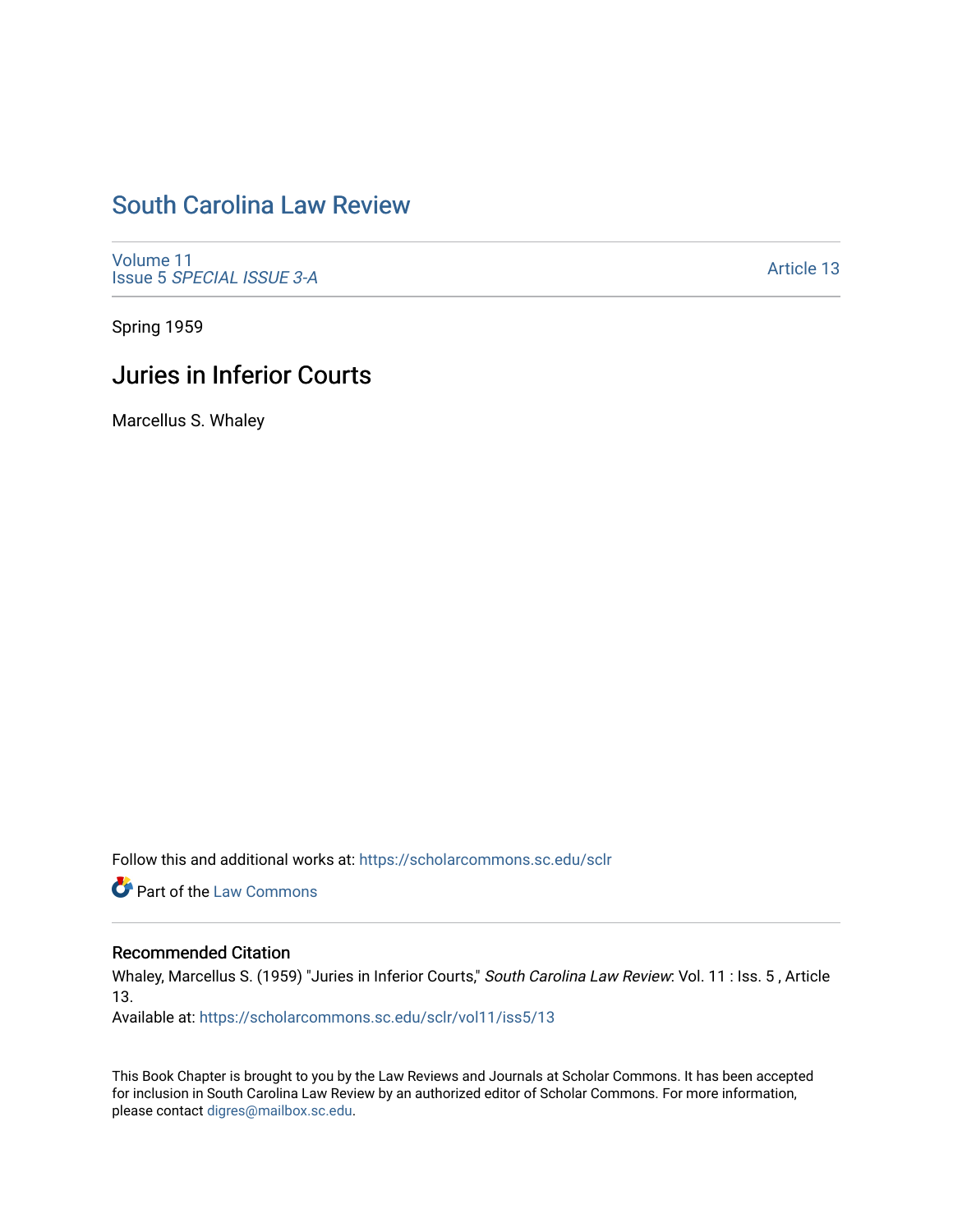#### **SOUTH** CAROLINA LAW **QUARTERLY [Vol.** II

### JURIES IN INFERIOR COURTS

*Magistrate court:* At common law one was not entitled to have a jury pass upon his rights in what is now designated as a magistrate court. But Sections 43-93 *et seq.* and 43-115 *et seq.* give the right upon demand **by** either party in civil and criminal cases respectively. In the latter cases even the prosecutrix may exercise the right. Justice Pope in *State v. Nash* **(1897), 51 S. C. 319, 28 S. E.** 946, at page **321** said:

The next question relates to the empanelling a jury at the demand of the prosecutrix, and against the protest of the defendant. Section **884** of the Civil Statutes of South Carolina, vol. **1,** of the Revised Statutes of this State, **1893,** provides that either party to a trial before a magistrate shall be entitled to a jury. The only question under this Section is, is a prosecutor a "party to a suit?" **If** the State, who is a party, should demand a jury, it would necessarily make **known** such demand **by** some one who represents the State. If the attorney general or solicitor had been present, a demand **by** either one of them for a trial **by** jury would have been recognized as a demand therefor **by** the State. **Why** may not the prosecutrix represent the State, in making demand for a jury trial? This, no doubt, was the view entertained **by** the Circuit Judge, and I cannot find any error in such view.

In civil cases not only is either party entitled to the right of a statutory jury of six upon demand but **if** he "refuses to pay in advance the costs of summoning and paying jurors" such a refusal will not be deemed a waiver since the right is not conditioned upon such payment. *Pinckney v. Green* (1903), 67 **S.** C. 309, 45 **S.** E. 202.

*Can women serve on juries in magistrate courts?* Section 43-94, as to civil cases, does not use the word "male" when referring to whom may be selected, but Section 43-116, as to criminal cases, provides that the appointed officer "shall write and fold up eighteen ballots, each containing the name of a *respectable* (emphasis added) voter of the vicinity." Women can now vote. They are no less respectable than men, to say the least. Why aren't the names of some of them written on some of the "ballots" prepared for a magistrate court trial? Or why doesn't the legislature change the language of the Section to conform to the times?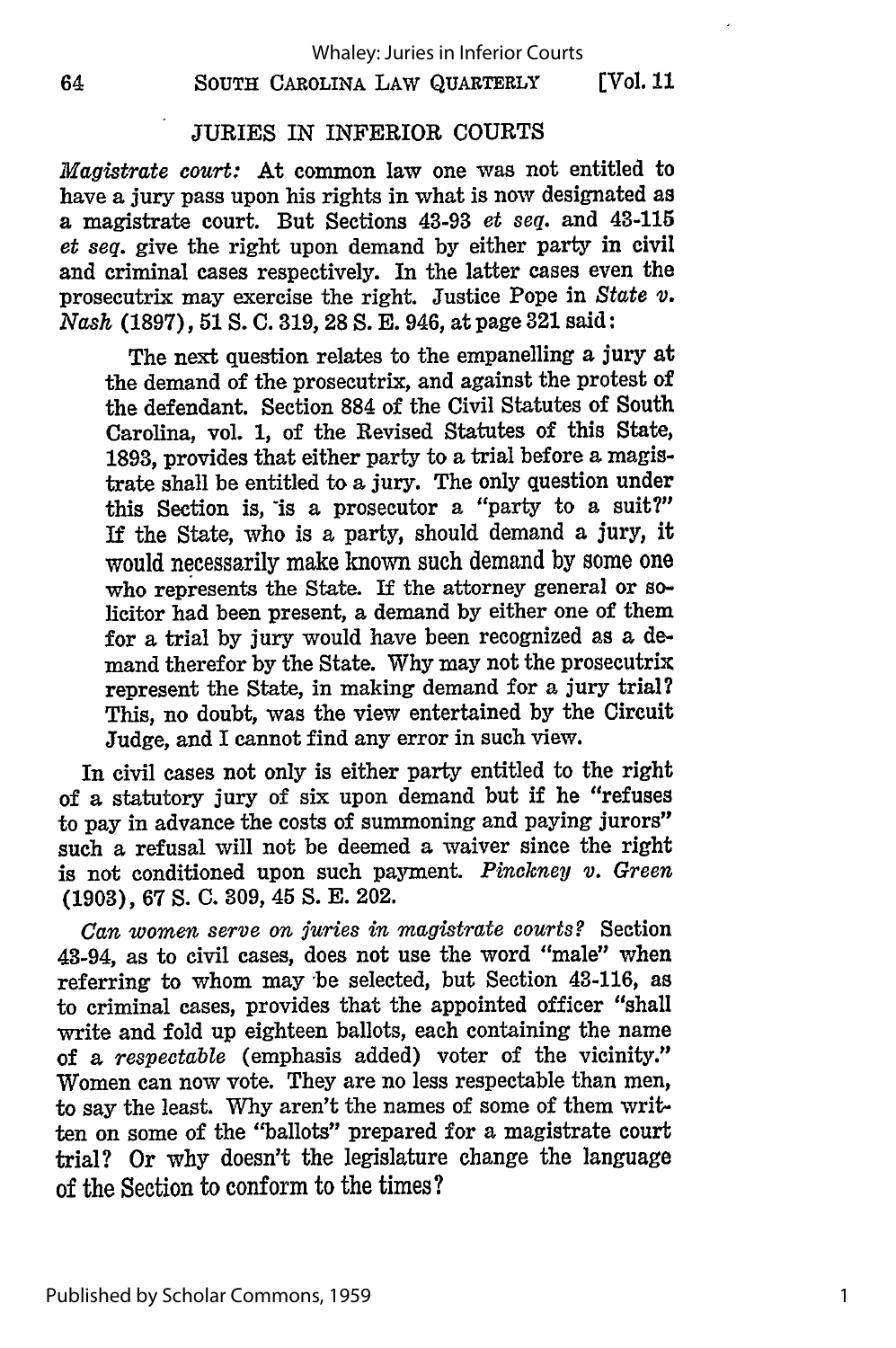*Drawing a jury in a Magistrate Court:* As stated above the constable has to furnish the names of only "respectable voters" of the vicinity in criminal cases. In civil cases, however, Section 43-94 which didn't exist prior to the 1952 Code, provides that the constable shall furnish each side with a list of 18 jurors, numbered from 1 to 18, such jurors to be "drawn and selected by ballot from the whole number of jurors who are drawn." The Section nowhere says when that "whole number" is to be drawn, how many are to be included; or where and in what kind of container the names are to be kept, whether they are just to be "respectable voters" or qualified electors.

The writer is informed that in applying that Section in the magistrate court in the City of Columbia, the constable selects the names of a few more than **18** male persons. These he checks with the county registration books so as to ascertain who of the selected number are qualified electors. He puts 18 names of those so qualified on the striking list, copies of which are handed to the attorneys, he keeping the original for recording the strikes.

Whichever of the above sections apply, trouble can arise as has happened in the past. If all strikes are used, and the constable goes out to summon the 6 who are to serve, he might find one or even two who are away, or sick, and unless the parties agree to go ahead with the five or four as a jury, the constable must make out another list of three times the number deficient. After each side has struck alternately, he goes out to summon the one or two who are to serve as jurors, hoping that he will be successful. Sometimes continuances would result; always there was a waste of time.

As already noted Section 43-116, which is the law as brought over from the 1942 Code, then Section **3711** and which applied to both civil and criminal cases, governs only criminal cases now. That section provides for taking care of a deficiency in the event, when the constable goes out to summon the 6 jurors, one or more can't be found or are unable to serve.

However, Section 43-94 makes no provision for putting three or six more names on a later striking list so that a jury of six can finally be obtained. One asks oneself: what is the constable to do in the event he can get only four or five of the six first selected? Since Section 43-94 gives no answer,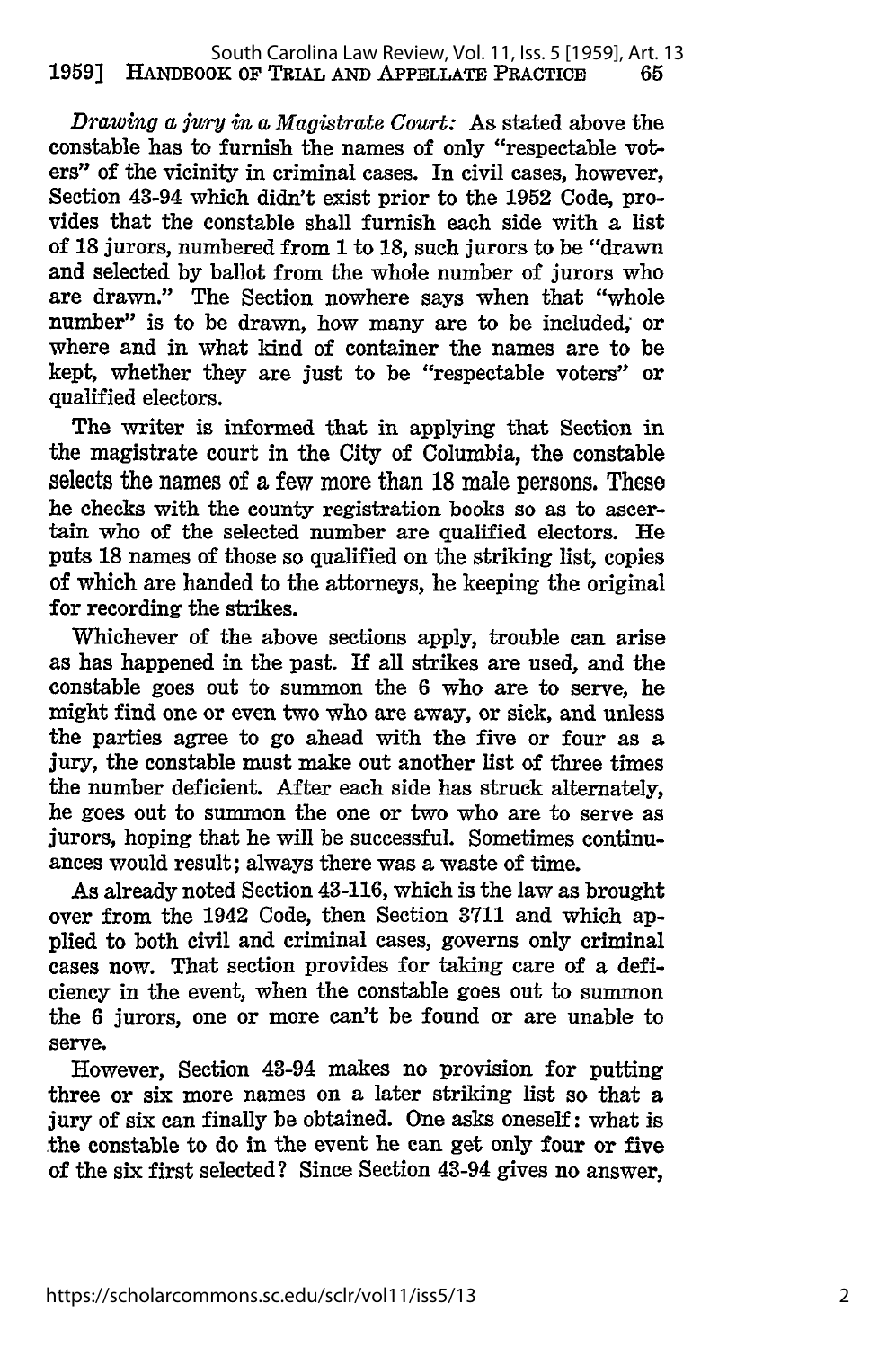and the question must be answered when the occasion requires, the logical conclusion is that new Section 43-94 and old Section 43-116 will have to be construed together, where they do not conflict, in order to get a practical, definite, wellrounded procedure.

Judge DuPxe of the Juvenile and Domestic Relations Court in Columbia started a practice when Columbia magistrate which tends toward trial efficiency. In order to save time and not have to put off a trial, the jury list of 18 was handed out to the attorneys of each side several days prior to the selecting of. the jury. Instead of waiting until the day of trial, on a day agreed upon the attorneys came in and struck the jury.

He said that the practice began because of the feasibility of each side only taking five strikes, thereby leaving one name on each side as an alternate in the event that, when the constable goes out to get the striken jury in, if there is one or even two who can't serve, or whom he can't find, the court then has leeway and can still get a jury of six, because the constable can serve the seventh juror or the seventh and eighth, thus causing a required jury of six to report on the trial day. This procedure is still followed **by** the present Columbia magistrate.

*Municipal court:* In drawing trial juries in municipal courts the writer is informed that there are minor variations throughout the state, hence an attorney has to ascertain what is the particular method used in any given city. However, the basic steps are set forth in the Code. Articles 2 to **7,** Chapter 6 of the Code, beginning at page 602 will have to be studied when dealing with any municipal court. And Section 15-1013 must be kept in mind when a child under 17 years of age is being investigated; likewise Section 15-1314 as to certain cases in the children's court of Greenville County.

Courts of the City of Charleston are dealt with in a separate Chapter, namely Chapter 9. For juries for the several courts in that city one must refer to Articles **1** and 2 of that chapter.

Municipal Courts, more often referred to as recorder's courts, are of much longer standing and hence the code sections pertaining thereto have been before the Supreme Court quite often. But the sections dealing with the other inferior courts, being of rather recent origin, have only in rare in